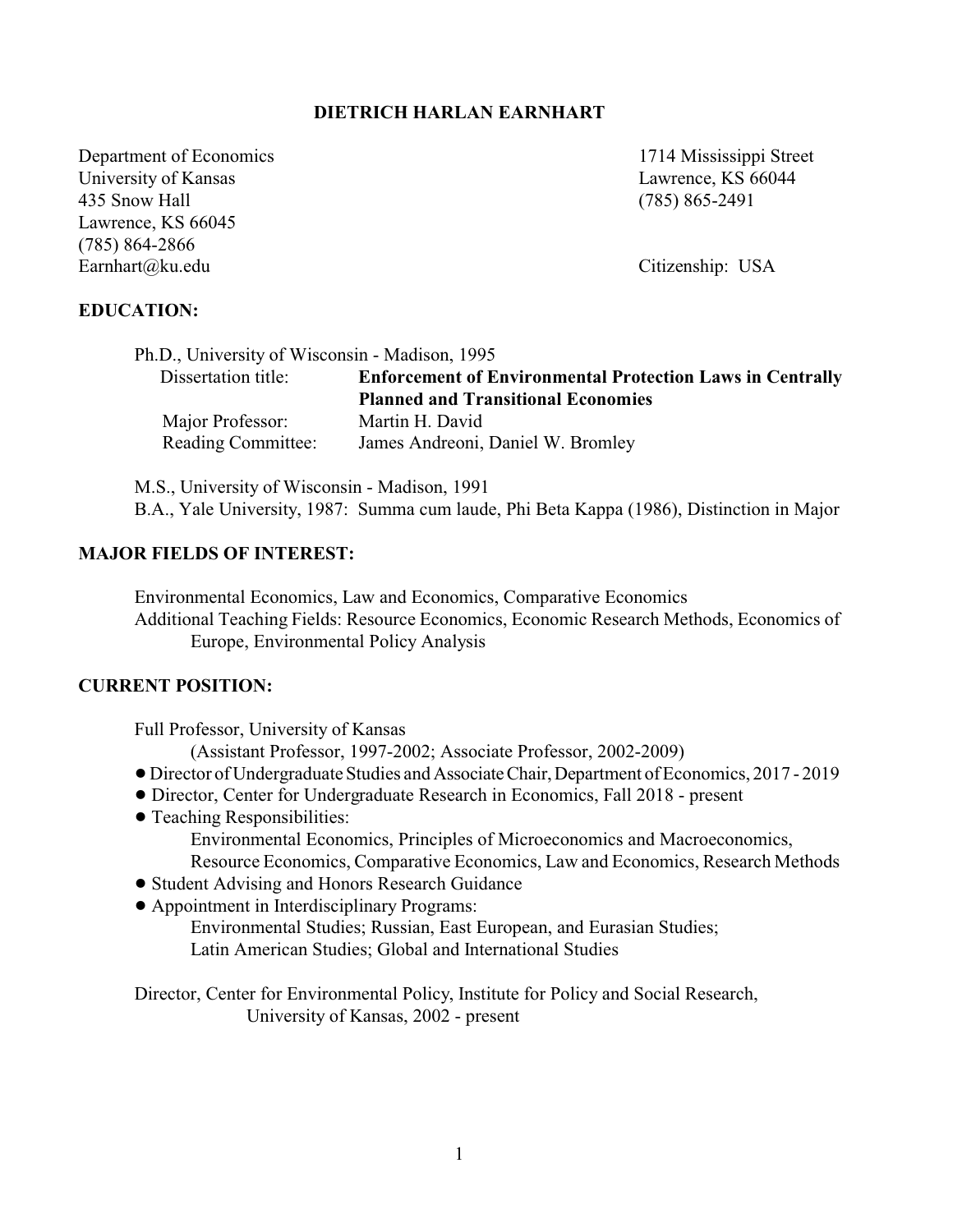### **ADDITIONAL RESEARCH POSITIONS:**

Research Associate, Center for Economic Research and Graduate Education – Economics Institute (CERGE-EI), Charles University – Czech Academy of Sciences, Prague, Czech Republic, July 2012 - present.

Visiting Scholar, University of Graz, September 2019 – December 2019

Senior Research Fellow, Freiburg Institute for Advanced Studies (FRIAS), University of Freiburg, June 2019 – August 2019

Research Affiliate, Centre for Economic Policy Research, 1999 – 2003

Visiting Scholar, University of Heidelberg (Ruprecht-Karls-Universität Heidelberg), September 2012 - December 2012

Research Fellow, William Davidson Institute (at University of Michigan), 1999 – 2005

Visiting Scholar, Center for Economic Research and Graduate Education (CERGE), Charles University, Prague, Czech Republic, May 1999, May 2000, May 2006, May 2010, July 2012

## **ADDITIONAL TEACHING APPOINTMENTS:**

Visiting Scholar, Prague School of Economics, November 1998 Assistant Professor, Fairfield University, Fall 1995 - Spring 1997 Lecturer, Intermediate Macroeconomics at the UniversityofWisconsin – Madison, Summer 1995 Lecturer, Environmental Economics at the Center for Economic Research and Graduate Education (CERGE), Charles University, Prague, Czech Republic, Spring 1993 Teaching Assistant, Intermediate Microeconomics, Spring 1992

# **TEACHING AWARDS:**

University of Kansas Departmental Degree-Level Assessment Award, awarded February 2019 Byron Shutz Award for Excellence in Teaching,

(a university-wide teaching award of \$ 4,000), awarded March 2006 Center for Teaching Excellence Faculty Fellow, awarded Spring 2001 Excellence in Teaching for the Economics Department, awarded April 1998

# **RESEARCH AWARDS:**

- U.S. Department of Agriculture, Community Compost and Food Waste Reduction Program, awarded \$ 89,997; Co-Principal Investigator, with Kimberly Criner Ritchie as Principal Investigator; August 2020.
- Douglas CountyDepartment of Health, "Efficacyof Food Waste Toolkits," awarded \$ 5,000; Co-Principal Investigator, with Susan Harvey as Principal Investigator; May 2019.
- Centre for European Economic Research (ZEW), "The Impacts of Environmental Regulation on Innovation and Firm Profitability," awarded \$ 154,810 (137,000 Euros), Co-Principal Investigator, with Philipp Massier as Principal Investigator; November 2018.
- National Science Foundation (NSF), "Defining the Opportunities and Challenges for Research and Design Strategies to Support Innovations at the Nexus of Food, Energy, and Water Systems (INFEWS)," awarded \$ 38,601; Co-Principal Investigator, with Steve Padget as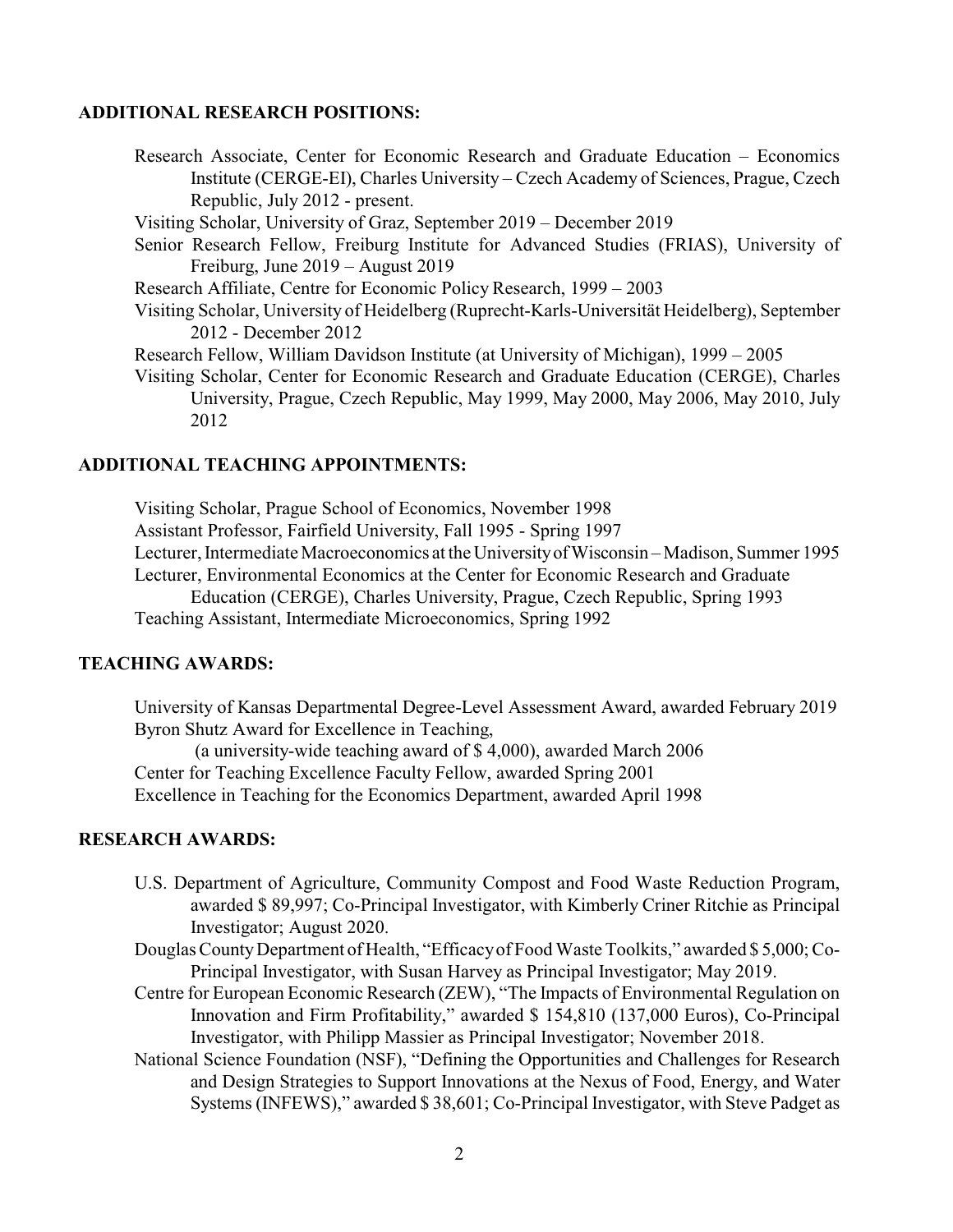Principal Investigator; October 2015.

- National Science Foundation (NSF), "Cultivation of Algae from Wastewater," awarded \$164,298; Co-Principal Investigator, with Belinda Sturm as Principal Investigator; October 2014.
- National Science Foundation (NSF), "Phase VI: Climate Change and Energy: Basic Science, Impacts, and Mitigation," awarded \$ 20,000,000; "Impacts" Team Leader; August 2009
- U.S. Department of Transportation, "Biofuels and Climate Change: Farmers' Land Use Decisions," awarded \$ 150,000, through KU Transportation Research Institute, serve as Principal Investigator; August 2008.
- Environmental Protection Agency (EPA), STAR Grant, "Shaping Corporate Environmental Behavior and Performance: The Impact of Enforcement and Non-Enforcement Tools," awarded \$341,234, serve as Principal Investigator, with co-principal investigators Donald Haider-Markel, Robert Glicksman, Tatsui Ebihara; December 2000
- National Research Council, Collaboration in Basic Science and Engineering (COBASE) grant, "Effects of Ownership on Environmentally-Related Corporate Performance," awarded \$ 2,500; November 1999
- University of Kansas, College of Liberal Arts and Sciences, Research Travel, awarded \$ 8,000; Spring 2005
- Center for Entrepreneurial Activity, University of Kansas, Research Award, awarded \$ 2,000; Spring 2005
- University of Kansas, Office of International Programs, International Travel Fund Award, awarded \$ 800; Fall 2005
- University of Kansas, College of Liberal Arts and Sciences, International Travel Award, awarded \$ 2,200; Fall 2005
- University of Kansas, College of Liberal Arts and Sciences, Social Sciences General Research Fund, awarded \$ 7,000; March 2004
- University of Kansas, College of Liberal Arts and Sciences, Social Sciences General Research Fund, awarded \$ 7,000; March 2002
- University of Kansas, College of Liberal Arts and Sciences, Social Sciences General Research Fund, awarded \$ 7,000; March 2000
- University of Kansas, Research Development Fund, awarded \$ 38,793, with Val Smith, Len Ferrington, Frank deNoyelles, David Graham, Cindy Larive; December 1999
- University of Kansas, Grant Development Fellow, awarded \$ 2,000; June 1998
- University of Kansas, New Faculty General Research Fund, awarded \$ 5,000; June 1998
- University of Kansas, International Research Travel Fund, awarded \$ 1,200; April 1998

Fairfield University, Spring Research Grant, awarded \$ 965; December 1996

Fairfield University, Summer Research Stipend, awarded \$ 2,500; March 1996

Mellon Fellowship, David Granick Memorial Fellowship, 1991-92 and 1992-93

Title VI Foreign Language and Area Studies Fellowship, 1991-92

Wisconsin Alumni Research Fund Fellowship, 1989-90

# **RESEARCH CONTRACTS:**

Kansas Water Office, "Cost-Minimizing Use of Reservoir Water," awarded \$1,650; with Joseph Sicilian; June 2015.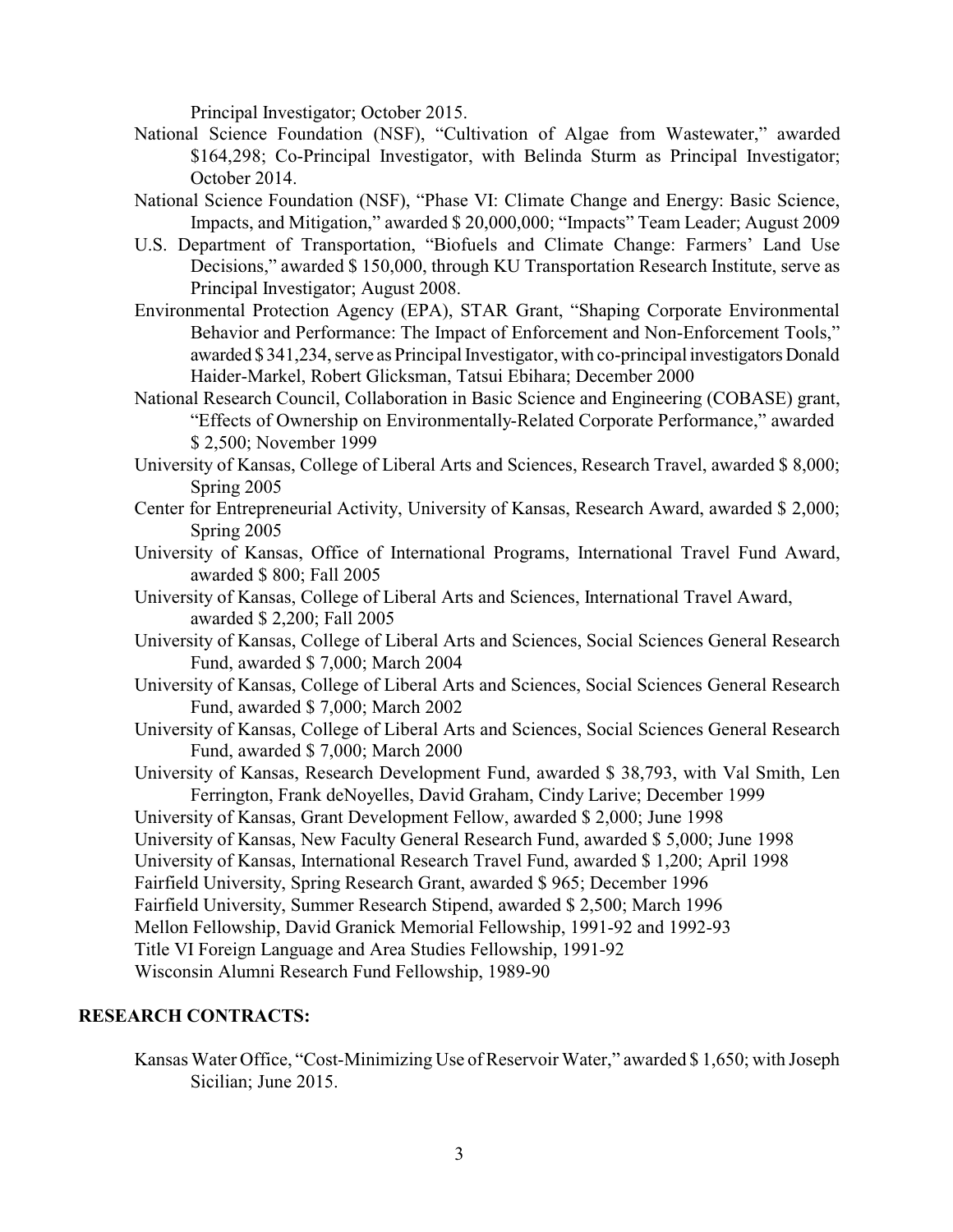### **PROFESSIONAL AWARDS:**

Center for Sustainability, Sustainability Leadership Award, awarded April 2015

# **EXPERT PANELS:**

- U.S. Environmental Protection Agency, Expert Panel on Time Value of Effort, May 2019 September 2019
- U.S. Environmental Protection Agency, Expert Panel on Clean Water Act Variances for Multiple Dischargers, May 2016 - March 2017

# **JOURNAL PUBLICATIONS:**

- "Enforcement Federalism: Comparing the Effectiveness of Federal Punishment versus State Punishment," *Environmental and Resource Economics*, v. 78, n. 2, pg. 227-255, 2020, DOI: https://doi.org/10.1007/s10640-020-00530-0 (with Lana Friesen).
- "Effects of Audit Frequency, Audit Quality, and Facility Age on Environmental Compliance," *Applied Economics*, 2020, DOI: https://10.1080/00036846.2020.1854449 (with Donna Ramirez Harrington).
- "The Effect of Peer Comparisons on Polluters: A Randomized Field Experiment among Wastewater Dischargers," *Environmental and Resource Economics*, 1-26, 2020, DOI: https://doi.org/10.1007/s10640-020-00522-0 (with Paul Ferraro).
- "Stated Choices of Environmental Managers: The Role of Punishment,"*International Review of LawandEconomics*, 63 (105908), 2020, DOI: https://doi.org/10.1016/j.irle.2020.105908.
- "The Effect of Enforcement Fairness on Environmental Performance", *Environmental Management and Sustainable Development*, v. 9, n. 2, pg. 1-34, 2020 (with Robert Glicksman and Donna Ramirez Harrington).
- "The Effect of Environmental Enforcement on Labor: Environmental Workers and Production Workers," *Journal of Regulatory Economics*, v. 57, pg. 118-133, 2020, DOI: https://doi.org/10.1007/s11149-019-09398-5 (with Zach Raff).
- "The Effectiveness of a Water Right Retirement Program at Conserving Water," *Land Economics*, v. 96, n. 1, pg. 56-74, 2020 (with Tsvetan Tsvetanov).
- "The Value of Hiring a Lawyer," *International Review of Law and Economics*, v. 60 (105857), pg. 1-13, 2019 (with Sandra Rousseau).
- "The Effects of Enforcement on Corporate Environmental Performance: The Role of Fairness," *Review of Law and Economics*, published online January 24, 2020, DOI: https://doi.org/10.1515/rle-2019-0012 (with Donna Ramirez Harrington and Robert Glicksman).
- "De Rol Van Een Advocaat Bij Strafechtelijke Procedures voor Milleumisdrijven," *Tijdschrift voor Omgevingsrecht en Omgevingsbeleid*, v. 4, pg. 334-340, 2019 (with Sandra Rousseau).
- "The Effects of Clean Water Act Enforcement on Environmental Employment," *Resource and Energy Economics*, v. 57, pg.1-17, 2019 (with Zach Raff).
- "The Effect of Corporate Environmental Performance on Corporate Financial Performance," *Annual Review of Resource Economics*, v. 10 [October], pg. 425-444, 2018.
- "Effect of Cooperative Enforcement Strategies on Wastewater Management," *Economic Inquiry*,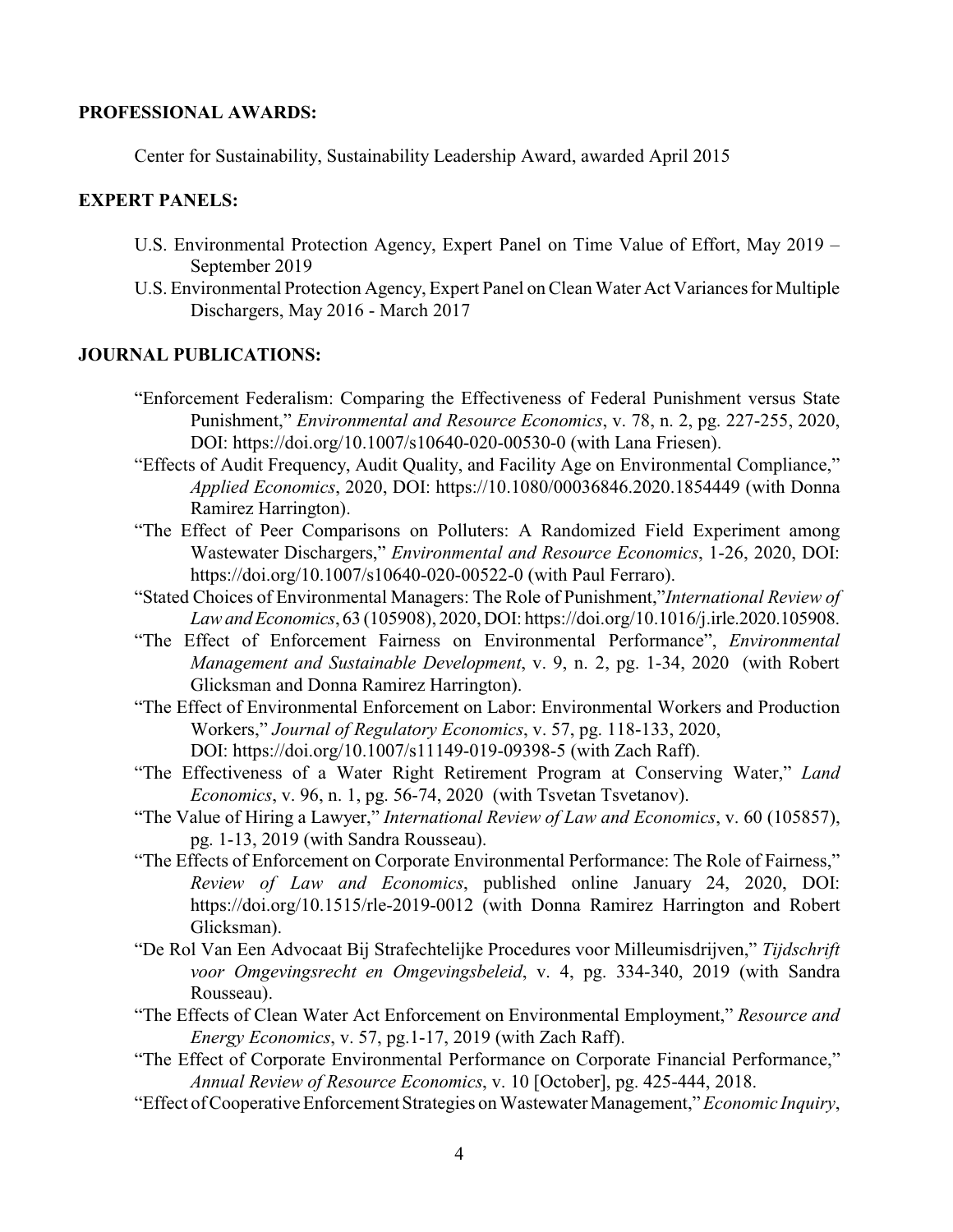v. 56, n. 2 [April], pg. 1357-1379, 2018 (with Zach Raff).

- "The Influence of Financial Status on Regulated Companies" Environmental Performance: The Role of Enforcement," *Journal of Finance and Economics*, v. 9, n.1, pg. 26-40, 2018 (with Kathleen Segerson).
- "The Role of Regulated Facilities' Perceptions of the Effectiveness of RegulatoryMonitoring and Enforcement: Compliance with the Clean Water Act," *Ecological Economics*, 142, pg. 282-294, 2017 (with Lana Friesen).
- "Non-uniform Implementation of Uniform Standards," *Journal of Regulatory Economics*, v. 51, n. 2, pg. 159-183, 2017 (with Sandra Rousseau and Carmen Arguedas).
- "Environmental Policy through Criminal Sanctioning in the European Union: The Case of Flanders, Belgium,"*Crime, Law and Social Change*, v. 69, n. 5, pg. 703-723, 2018 (with Sandra Rousseau and Carole Billiet).
- "'Effective Regulatory Stringency' and Firms' Profitability: The Effects of Effluent Limits and Government Monitoring," *Journal of Regulatory Economics*, v. 50, n. 2, pg. 111-145, 2016 (with Dylan Rassier).
- "Land-Use Choices: The Case of Conservation Reserve Program (CRP) Re-Enrollment in Kansas, USA," *Journal of Land Use Science*, v. 11, n. 5, pg. 579-594, 2016 (with Marcellus Caldas, Jeffrey Peterson, Jason Bergtold).
- "Corporate Environmental Strategies in TransitionEconomies: Surveyof the Literature," *Eastern European Economics*, v. 55, n. 1, pg. 1-35, 2016.
- "Environmental Audits and Signaling: The Role of Firm Organizational Structure,"*Resource and Energy Economics*, v. 44 (May), pg. 1–22, 2016 (with J. Mark Leonard).
- "Extent of Cooperative Enforcement: Effect of the Regulator-Regulated Facility Relationship on Audit Frequency," *Strategic Behavior and the Environment*, v. 5, n. 2, pg. 111-156, 2015 (with Robert Glicksman).
- "Effects of Environmental Regulation on Actual and Expected Profitability," *Ecological Economics*, v. 112, pg. 129-140, 2015 (with Dylan Rassier).
- "Coercive vs. Cooperative Enforcement: Effect of Enforcement Approach on Environmental Management," *International Review of Law and Economics*, v. 42, pg. 135-146, 2015 (with Robert Glicksman).
- "Corporate Environmental Strategies in Developing and Transition Economies," *Review of Environmental Economics and Policy*, v. 8, n. 2, pg. 164-185, 2014 (with Madhu Khanna and Thomas Lyon).
- "Effect of Audits on the Extent of Compliance with Wastewater Discharge Limits," *Journal of Environmental Economics and Management*, v. 68, n. 2, pg. 243-261, 2014 (with Donna Ramirez Harrington).
- "The Environmental Effects of Crop Price Increases: Nitrogen Losses in the U.S. Corn Belt," *Journal of Environmental Economics and Management*, v. 68. pg. 507-526, 2014 (with Nathan Hendricks, Sumathy Sinnathamby, Kyle Douglas-Mankin, Aaron Smith, and Daniel Sumner).
- "Ethanol Plant Location and Intensification vs. Extensification of Corn Cropping in Kansas," *Applied Geography*, v. 53, pg. 141-148, 2014 (with J. Christopher Brown, Eric Hanley, Jason Bergtold, Marcelus Caldas, Vijay Barve, Dana Peterson, Ryan Callihan, Jane Gibson, Benjamin Gray, Nathan Hendricks, Nathaniel Brunsell, Kevin Dobbs, Jude Kastens).
- "Factors Affecting Farmers' Willingness to Grow Alternative Biofuel Feedstocks across Kansas,"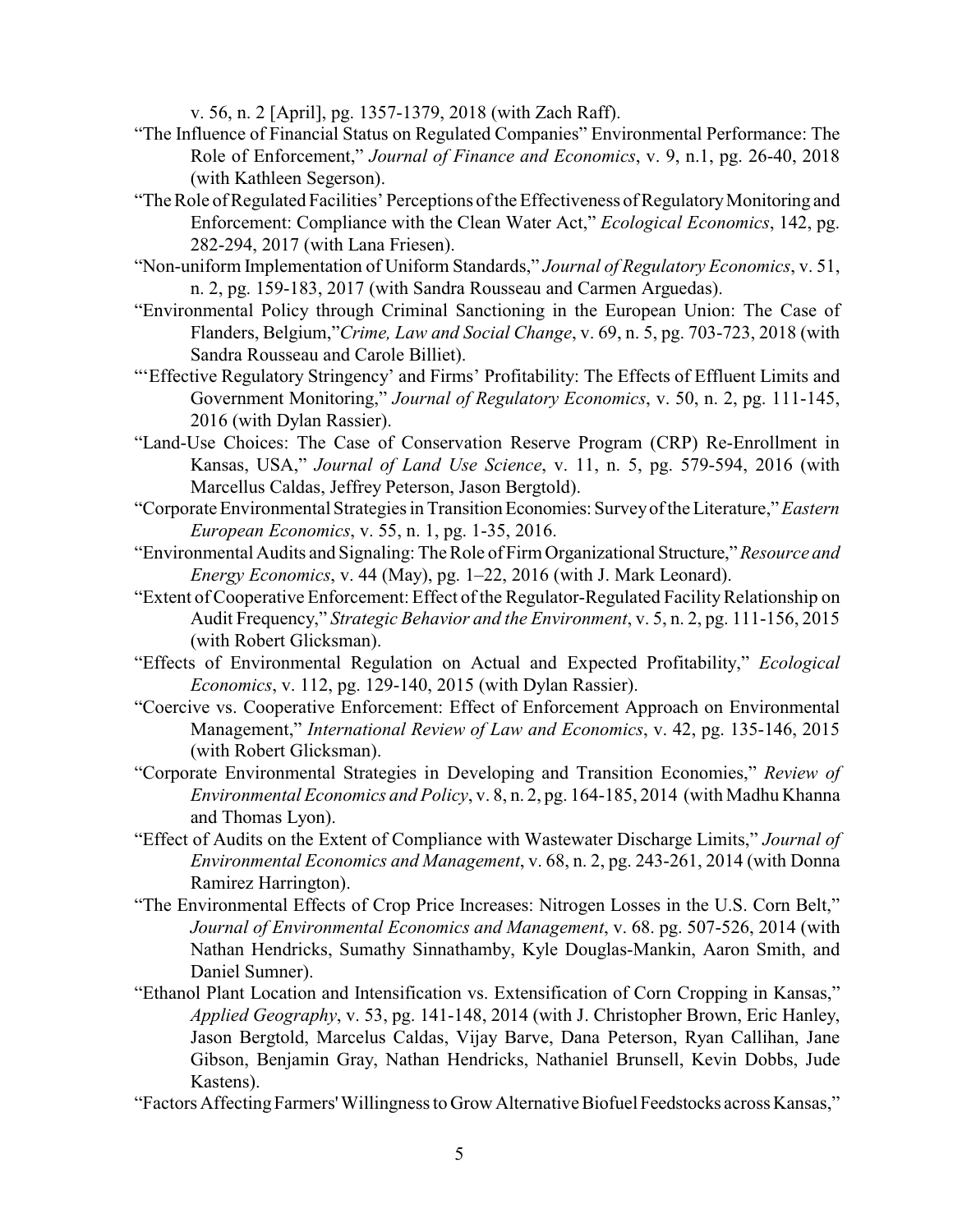*Biomass and Bioenergy*, v. 66 (July), pg. 223–231, 2014 (with Marcellus M. Caldas, Jason S. Bergtold, Jeffrey M. Peterson, Russell W. Graves, Sheng Gong, Brian Lauer, J. Christopher Brown).

- "Economic Linkages to Changing Landscapes," *Environmental Management*, v. 53, pg. 55-66, 2014 (with Jeffrey Peterson, Marcellus Caldas, Jason Bergtold, Belinda Sturm, Russell Graves, Eric Hanley, and Christopher Brown).
- "Can Punishment Generate Specific Deterrence without Updating? Analysis of a Stated Choice Scenario," *Environmental and Resource Economics*, v. 56, n. 3, pg. 379-397, 2013 (with Lana Friesen).
- "Determinants of Environmental Audit Frequency: The Role of Firm Organizational Structure," *Journal of Environmental Management*, v. 128, pg. 497-513, 2013 (with J. Mark Leonard).
- "Effect of Systems to Manage Environmental Aspects on Environmental Performance," *Sustainability*, v. 5, pg. 2557-2588, 2013.
- "The Influence of Financial Status on the Effectiveness of Environmental Enforcement," *Journal of Public Economics*, v. 96, pg. 670-684, 2012 (with Kathleen Segerson).
- "Pollution Control in a Transition Economy: Do Firms Face Economies and/or Diseconomies of Scale?" *Transformations in Business & Economics*, v. 10, n. 2 (May), pg. 18-41, 2011 (with Lubomir Lizal).
- "The Effect of Environmental Regulation on Firm Financial Performance: Short-Run versus Long-Run Implications," *Contemporary Economic Policy*, v. 29, n. 3, pg. 357-373, 2011 (with Dylan Rassier).
- "The Evolution of Economies of Scale Regarding Pollution Control: Cross-Sectional Evidence from a Transition Economy," *Journal of Management Policy and Practice*, v. 12, n. 2, pg. 62-83, 2011 (with Lubomir Lizal).
- "Effect of Corporate Economic Performance on Firm-Level Environmental Performance in a Transition Economy," *Environmental and Resource Economics*, v. 46, n. 3, pg. 303-329, 2010 (with Lubomir Lizal).
- "Does the Porter Hypothesis Explain Expected Future Financial Performance? The Effect of Clean Water Regulation on Chemical Manufacturing Firms," *Environmental and Resource Economics*, v. 45, n. 3, pg. 353-377, 2010 (with Dylan Rassier).
- "The Effect of Clean Water Regulation on Profitability: Testing the Porter Hypothesis," *Land Economics*, v. 86, n. 2 (May), pg. 329-344, 2010 (with Dylan Rassier).
- "Planting Food or Fuel: Developing an Interdisciplinary Approach to Understanding the Role of Culture in Farmers' Decisions to Grow Second-Generation Biofuel Feedstock Crops," *Comparative Technology Transfer and Society*, v. 7, n. 3 (December), pg. 287-302, 2010 (with Stacey White, Jane Gibson, J. Christopher Brown, and Eric Hanley).
- "The Influence of FacilityCharacteristics and Permit Conditions on the Effects of Environmental RegulatoryDeterrence," *Journal of Regulatory Economics*, v. 36, n. 3, pg. 247-273, 2009.
- "Effectiveness of Government Interventions at Inducing Better Environmental Performance: Does Effectiveness Depend on Facility or Firm Features?", *Boston College Environmental Affairs Law Review*, v. 35, n. 3, pg. 479-511, 2008 (with Robert Glicksman).
- "Effects of Permitted Effluent Limits on Compliance Levels," *Ecological Economics*, v. 61, n. 1, pg. 178-193, 2007.
- "Direct and Indirect Effects of Ownership on Firm-Level Environmental Performance," *Eastern*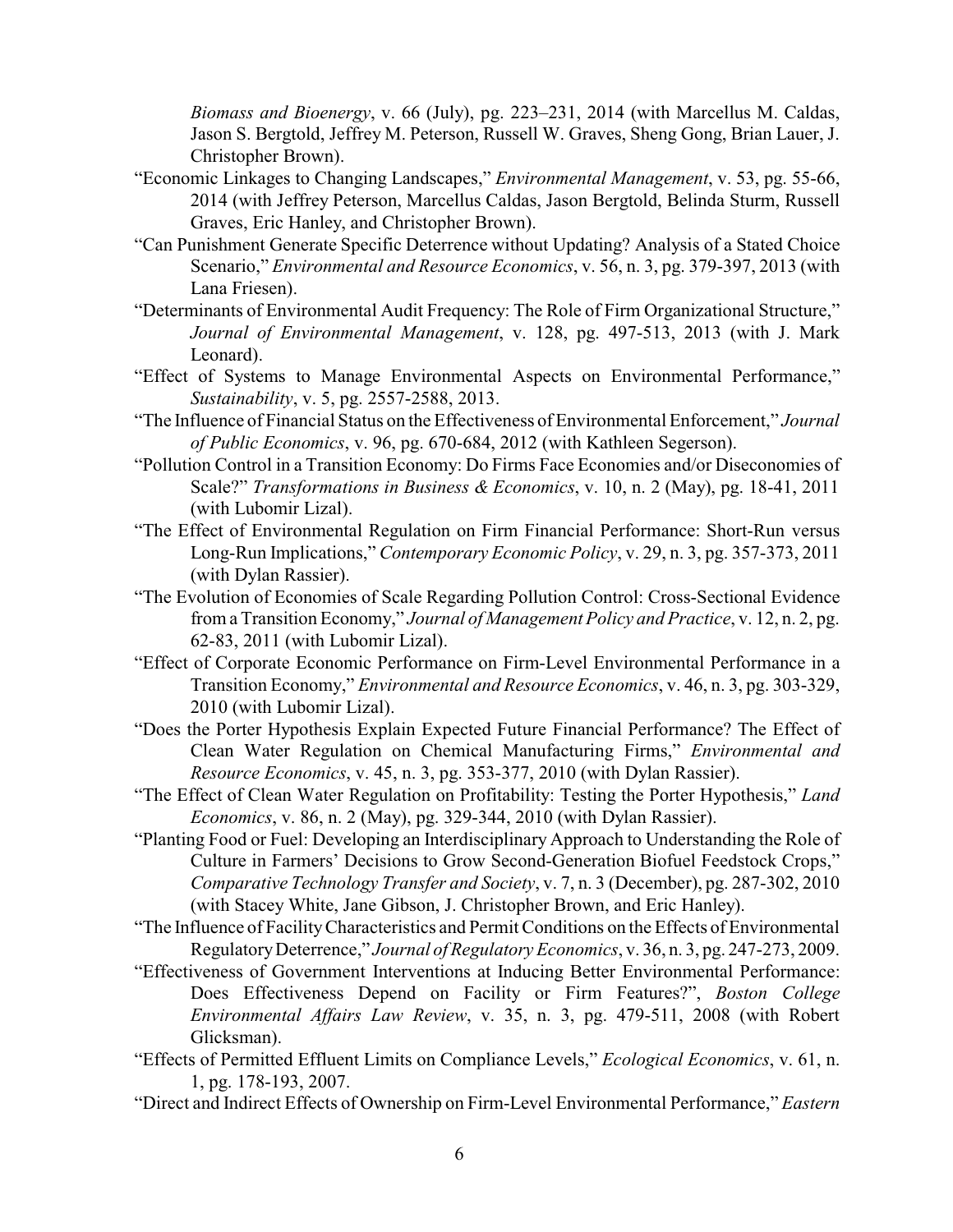*European Economics*, v. 45, n. 4 (July-Aug), pg. 66-87, 2007 (with Lubomir Lizal).

- "Pollution Reductions in the Czech Republic," *Post-Communist Economies*, v. 20, n. 2 (June), pg. 231-252, 2008 (with Lubomir Lizal).
- "Effect of Pollution Control on Corporate Financial Performance in a Transition Economy," *European Environment: The Journal of European Environmental Policy*, v. 17, pg. 247- 266, 2007 (with Lubomir Lizal).
- "Using Contingent Pricing Analysis to Value Open Space and its Duration at Residential Locations," *Land Economics*, v. 82, n. 1, pg. 17-35, 2006.
- "Effects of Ownership and Financial Performance on Corporate Environmental Performance," *Journal of Comparative Economics*, v. 34, n. 1, pg. 111-129, 2006 (with Lubomir Lizal).
- "Pollution, Production, and Sectoral Differences in a Transition Economy," *Comparative Economic Studies*, v. 48, pg. 662-681, 2006 (with Lubomir Lizal).
- "The Comparative Effectiveness of Government Interventions on Environmental Performance in the Chemical Industry," *Stanford Environmental Law Journal*, v. 26, n. 2, pg. 317-371, 2007 (with Robert Glicksman).
- "Depiction of the Regulator-Regulated EntityRelationship in the Chemical Industry: Deterrence-Based v. Cooperative Enforcement," *William & Mary Environmental Law & Policy Review*, v. 31, n. 3 (Spring), pg. 603-660, 2007 (with Robert Glicksman).
- "The Regulator-Regulated Entity Relationship," in *Proceedings of the 4th IUCN Academy of Environmental Law Colloquium: Toward More Effective Implementation of Environmental Law, Enforcement and Compliance*, Pace University School of Law, White Plains, NY (October, 2006) [with Robert Glicksman].
- "RegulatoryFactors ShapingEnvironmental Performance at Publicly-Owned Treatment Plants," *Journal of Environmental Economics and Management*, v. 48, n. 1, pg. 655-681, 2004.
- "Panel Data Analysis of Regulatory Factors Shaping Environmental Performance," *Review of Economics and Statistics*, v. 86, n. 1, pg. 391-401, 2004.
- "Liability for Past Environmental Contamination and Privatization," *Environmental and Resource Economics*, v. 29, n. 1, pg. 97-122, 2004.
- "The Effects of Community Characteristics on Polluter Compliance Levels," *Land Economics,* v. 80, n. 3, pg. 408-432, 2004.
- "Time is Money: Improved Valuation of Time and Transportation Costs," *Environmental and Resource Economics,* v. 29, n. 2, pg. 159-190, 2004.
- "The Countervailing Effects of Atrazine on Water Recreation: How Do Recreators Evaluate Them?" *Water Resources Research*, v. 39, pg. 1081-1092, 2003 (with Val Smith).
- "Do Travel Cost Models Value Transportation Properly?" *Transportation Research Part D: Transport and Environment*, v. 8, pg. 397-414, 2003.
- "Combining Revealed and Stated Data to Examine Housing Decisions using Discrete Choice Analysis," *Journal of Urban Economics*, v. 51, pg. 143-169, 2002.
- "Combining Revealed and Stated Preference Methods to Value the Presence and Quality of Environmental Amenities," *Land Economics,* v. 77, n. 1, pg. 12-29, 2001.
- "Environmental Protection Efforts under Communism and Democracy: Public Involvement and Political Influence," *Comparative Economic Studies*, v. 43, n. 2, pg. 35-58, 2001.
- "Optimal Mix of Penalties in a Principal-Agent Model under Different Institutional Arrangements," *Review of Economics and Statistics,* v. 82, n. 4, pg. 634-645, 2000.
- "Environmental Crime and Punishment in the Czech Republic: Penalties Against Firms and Employees," *Journal of Comparative Economics*, v. 28, pg. 379-399, 2000.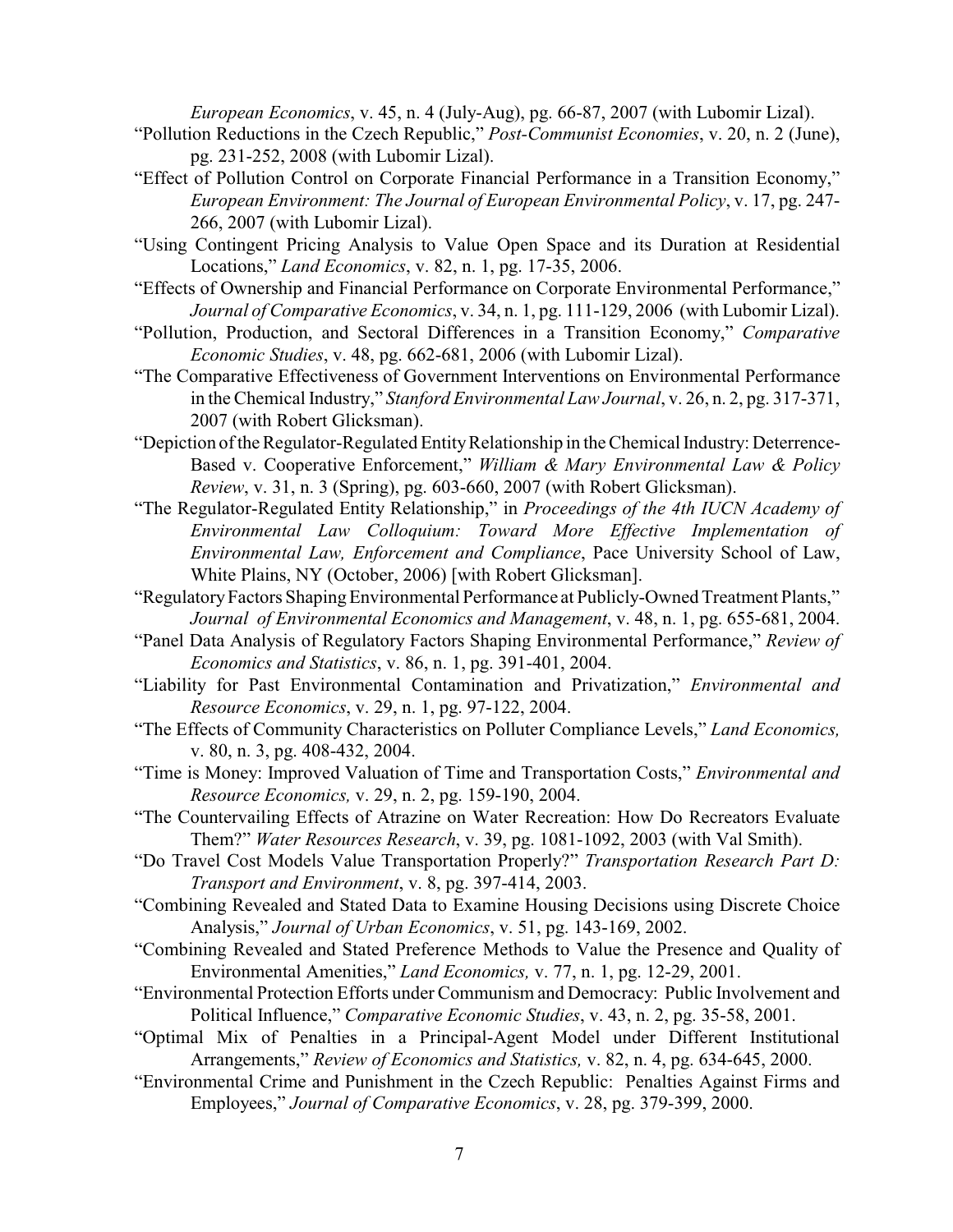- "Environmental 'Citizen Suits' in the Czech Republic," *European Journal of Law and Economics*, v. 10, n. 1, pg. 43-68, 2000.
- "Multiple Penalty Mechanisms in a Principal-Agent Model Under Different Institutional Arrangements," *Journal of Comparative Economics*, v. 27, pg. 168-189, 1999.
- "Civil Litigation, Access to Government-Held Information, and Coordination of Public and Private Enforcement in the Czech Republic," *European Journal of Law and Economics*, v. 6, n. 3, pg. 113-141, 1998.
- "Enforcement of Environmental Protection Laws under Communism and Democracy," *Journal of Law and Economics*, v. 40, n. 2, pg. 377-402, 1997.
- "Optimal Use of Information in Litigation: Should Regulatory Information Be Withheld to Deter Frivolous Suits?" *RAND Journal of Economics*, v. 28, n. 1, pg. 120-134, 1997 (with Yeon-Koo Che).
- "Environmental Penalties against Enterprises and Employees: Labor Contracts and Cost-Shifting in the Czech Republic," *Comparative Economic Studies*, v. 38, n. 4, pg. 1-34, 1996.

### **BOOKS:**

- "Kansas Farmers," University Press of Kansas: Lawrence, KS; 2018 (with Kate Meyer and Larry Schwarm).
- "Pollution Limits and Polluters' Efforts to Comply: The Role of Government Monitoring and Enforcement," Stanford University Press: Palo Alto, CA; 2011 (with Robert Glicksman).

## **BOOK CHAPTERS:**

- "Regulation," in *Environmental and Resource Economics: An Encyclopedia*, edited by Timothy C. Haab and John C. Whitehead, pg. 276-279, Greenwood: Santa Barbara, CA; 2014.
- "The Relative Efficacy of Coercive and Cooperative Enforcement Approaches to Water Pollution Control," in *Next Generation Environmental Compliance and Enforcement*, edited by LeRoy C. Paddock and Jessica A. Wentz, pg. 79-120, Environmental Law Institute: Washington, DC; 2014 (with Robert Glicksman).
- "Water Pollution from Industrial Sources," in *Encyclopedia of Energy, Natural Resource, and Environmental Economics: Volume 3*, edited by J.F. Shogren, pg. 114-120, Amsterdam: Elsevier, 2013.
- "CombiningContingent Behavior, Contingent Pricing, and Revealed Preference Data to Improve the Valuation of Time in a Recreation Context," in *Preference Data for Environmental Valuation: Combining Revealed and Stated Approaches*, edited by John Whitehead, Timothy Haab, and Ju-Chin Huang, Routledge: New York; 2011 (with Daniel Phaneuf).

# **MANUSCRIPTS WITH REVISE-AND-RESUBMIT INVITATIONS:**

- "Use of Competitive Endogenous Audit Mechanisms by Federal and State Inspectors within Environmental Protection Agencies" (revise-and-resubmit invitation received from *Journal of Environmental Economics and Management*) [with Lana Friesen]
- "Variances: Regulatory Discretion for Good or for Ill" (revise-and-resubmit invitation received from *Land Economics*) [with Sarah Jacobson, Richard Woodward, and Yusuke Kuwayama]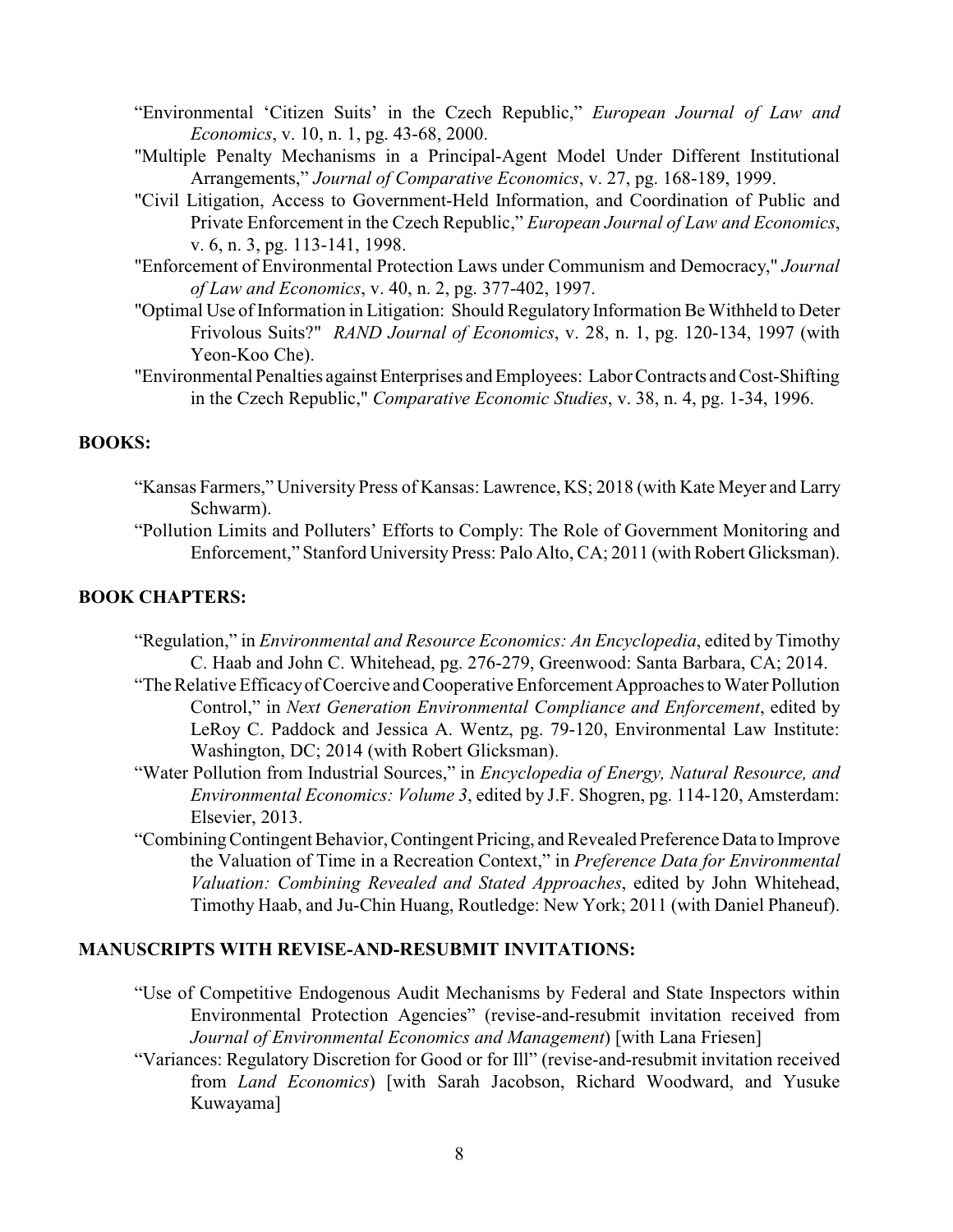- "The Influence of Internal Monitoring on Compliance with Effluent Limits" (conditional acceptance from *Journal of Pollution Effects and Control*) [with Julia Brandes]
- "Status Quo Bias and Engagement: Farmers' and Non-Farmers' Evaluation of Change and Stability in Farm Policy" (revise-and-resubmit invitation received from *Journal of Applied Social Psychology*) [with Laura van Berkel, Chris Crandall, and Jason Bergtold]

### **MANUSCRIPTS UNDER INITIAL REVIEW:**

- "Effect of Groundwater Restrictions on Farmers' Water Use" (submitted to *Journal of the Association of Environmental and Resource Economists*) [with Nathan Hendricks]
- "Certainty of Punishment versus Severity of Punishment: Enforcement of Environmental Protection Laws" (submitted to *Land Economics*) [with Lana Friesen]
- "Sanctioning Offenses Committed by Companies: The Joint Use of Firm and Employee Sanctions" (submitted to *Environmental and Resource Economics*) [with Sandra Rousseau]
- "The Effect of RegulatoryEnforcement on Facility-Level Employment" (submitted to *Empirical Economics*) [with Zach Raff]
- "The Effect of Local Community Pressure on Environmental Performance: The Role of Regulatory Fairness" (submitted to *Environmental Economics and Policy Studies*) [with Donna Ramirez Harrington]
- "Chemical Manufacturers' Use of Treatment Capital and Environmental Labor to Manage Wastewater: Insight from Responses to Regulatory Enforcement" (submitted to *Water Resources Research*) [with Zach Raff]

## **RESEARCH WORKING PAPERS:**

- "NudgingOrganizations: Evidence from Two Large-scale Field Experiments" (with Paul Ferraro, Collin Weigel, James Fan, and Kent D. Messer)
- "Effect of Local Community Pressure on Corporate Environmental Management: Addressing Endogenous Treatment" (with Sifat Adiya)
- "Effects of Information-based Regulation on Innovation and Financial Outcomes" (with Robert Germeshausen and Kathrine von Graevenitz)
- "Effluent Limits and Monitoring: Do Regulators Inspect Polluters Facing Tighter Limits Differently?"
- "Effect of Local Community Pressure on Corporate Environmental Management: Defining Communities Spatially" (with Asmaa Yaseen)
- "Transboundary Pollution and Municipal Investments into Wastewater Management" (with Manuel Pulido-Velásquez)
- "The Effects of Illegally Armed Groups on Economic Activity in Colombia: The Role of Institutional Capacity" (with Manuel Pulido-Velásquez and Margo Johnson)
- "EPA Priority Program: A Program Review using Evidence from the Chemical Manufacturing Industry" (with Edward Flint and Kegan O'Connor)
- "The Effect of Enforcement Sanctions on Facility-Level Water Pollution: Does the Type of Sanction Matter?"
- "The Effects of Illegal Armed Groups on Municipal Investments in Colombia" (with Manuel Pulido-Velásquez)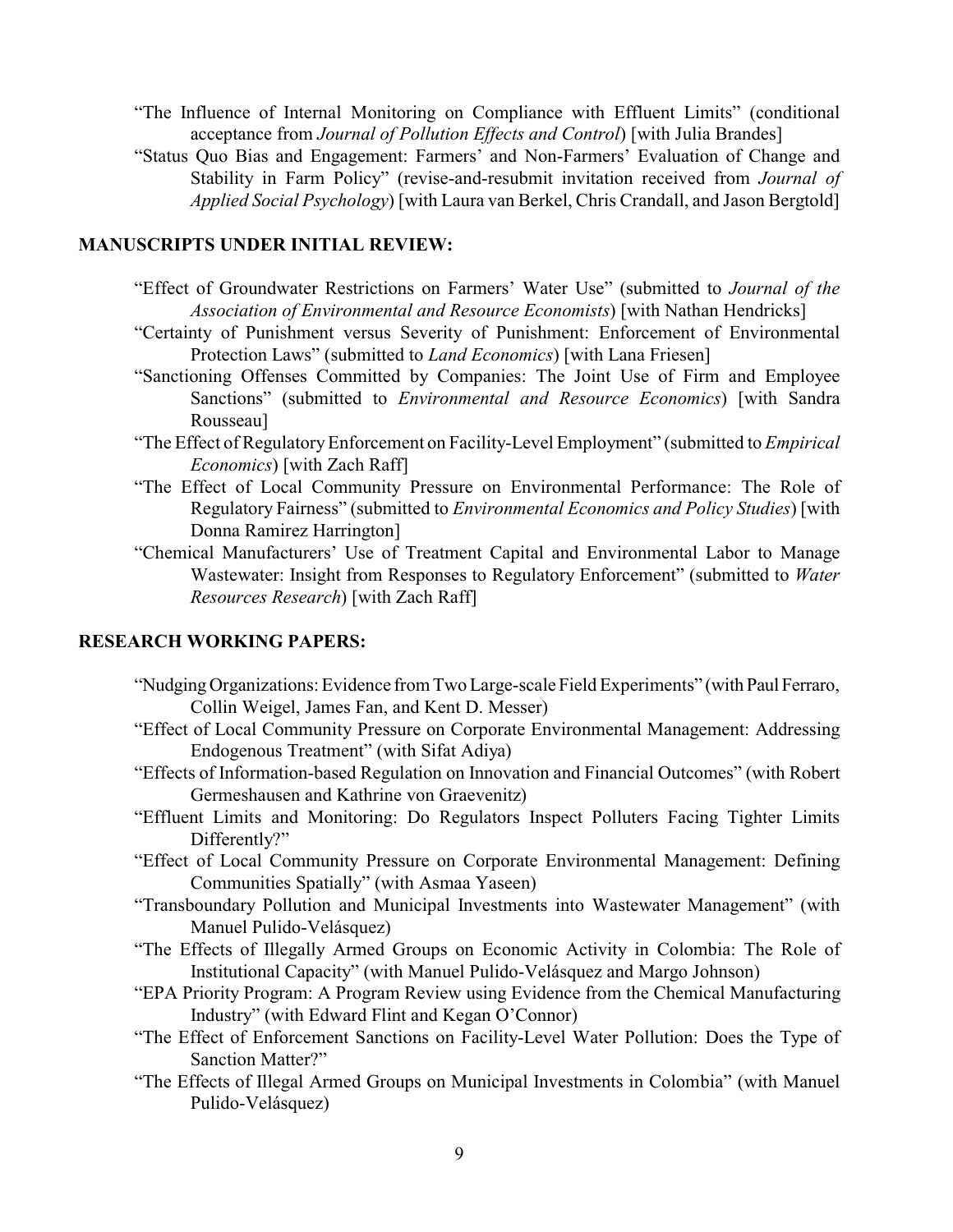"Farmers' Responses to Anticipated Climate Change: Water Use and Other Adaptations" (with Chris Crandall, Laura van Berkel, and Jason Bergtold)

- "Effect of Local Community Pressure on Polluters' Water Quality Protection Efforts" (with Asmaa Yaseen)
- "Effects of Peers' Environmental Performance on Regulated Facility's Compliance with Clean Water Act Limits" (with Lana Friesen)
- "Effect of Minimum Desirable Streamflow Restrictions on Irrigation-based Water Use" (with Belinda Sturm, Blaine Bengtson, and Babak Mardan Doost)
- "Testing the Porter Hypothesis in Transition Economies: Effect of Wastewater Limits on Corporate Revenues and Costs (with Ashlie Koehn and Randall Bluffstone)
- "Control of Harmful Activities: Standards, Limits, Local Conditions, and Monitoring" (with Sandra Rousseau and Carmen Arguedas)
- "Who Responds More to Environmental Enforcement Privately Owned Facilities or Government-Owned Facilities?" (with Sarah Jacobson)
- "Using Choice-Based Conjoint Analysis to Value Open Space and its Duration at Residential Locations"
- "Does Better Environmental Performance Affect Revenues, Costs, or Both? Evidence from a Transition Economy" (with Lubomir Lizal)
- "Using Stated Preference Methods to Value Open Space"
- "The Effect of Community Pressure on Polluter Compliance Levels: Is Community Pressure Sufficient for Ensuring Compliance?"
- "The Effects of Orthogonal and Countervailing Variation in Multiple Dimensions of Water Quality on Recreation Demand"

"Comparing and Combining Revealed and Stated Preference Methods to Value Open Space"

### **CONFERENCE , WORKSHOP, SEMINAR PRESENTATIONS:**

- "The Effect of Peer Comparisons on Polluters: An Extended Field Experiment among Wastewater Dischargers," presented at an Association of Environmental and Resource Economists (AERE) session within the Allied Social Science Association (ASSA) Annual Meetings, virtual conference; January 4, 2020 (with Paul Ferraro as primary presenter)
- "Field Experiments in Environmental Economics," presented at the Perspectives on Economics Research seminar, Department of Economics, University of Kansas; July 23, 2020.
- "The Effect of Peer Comparisons on Polluters: A Randomized Field Experiment among Wastewater Dischargers," presented at the Association of Environmental and Resource Economists (AERE) Summer Conference, University of Miami, Miami, FL; June 3, 2020.
- "The Effect of Peer Comparisons on Polluters: A Randomized Field Experiment among Wastewater Dischargers," presented at the Environmental Economics Seminar, Toulouse School of Economics, Toulouse, France; December 9, 2019.
- "The Effect of Peer Comparisons on Polluters: A Randomized Field Experiment among Wastewater Dischargers," presented at the Department of Economics Seminar, Universität Graz, Graz, Austria; November 19, 2019.
- "Information-based Environmental Regulation: Testing the Porter Hypothesis," presented at the Wegener Center for Climate andGlobal Change, Universität Graz, Graz, Austria; October 10, 2019.
- "Information-based Environmental Regulation: Testing the Porter Hypothesis," presented at the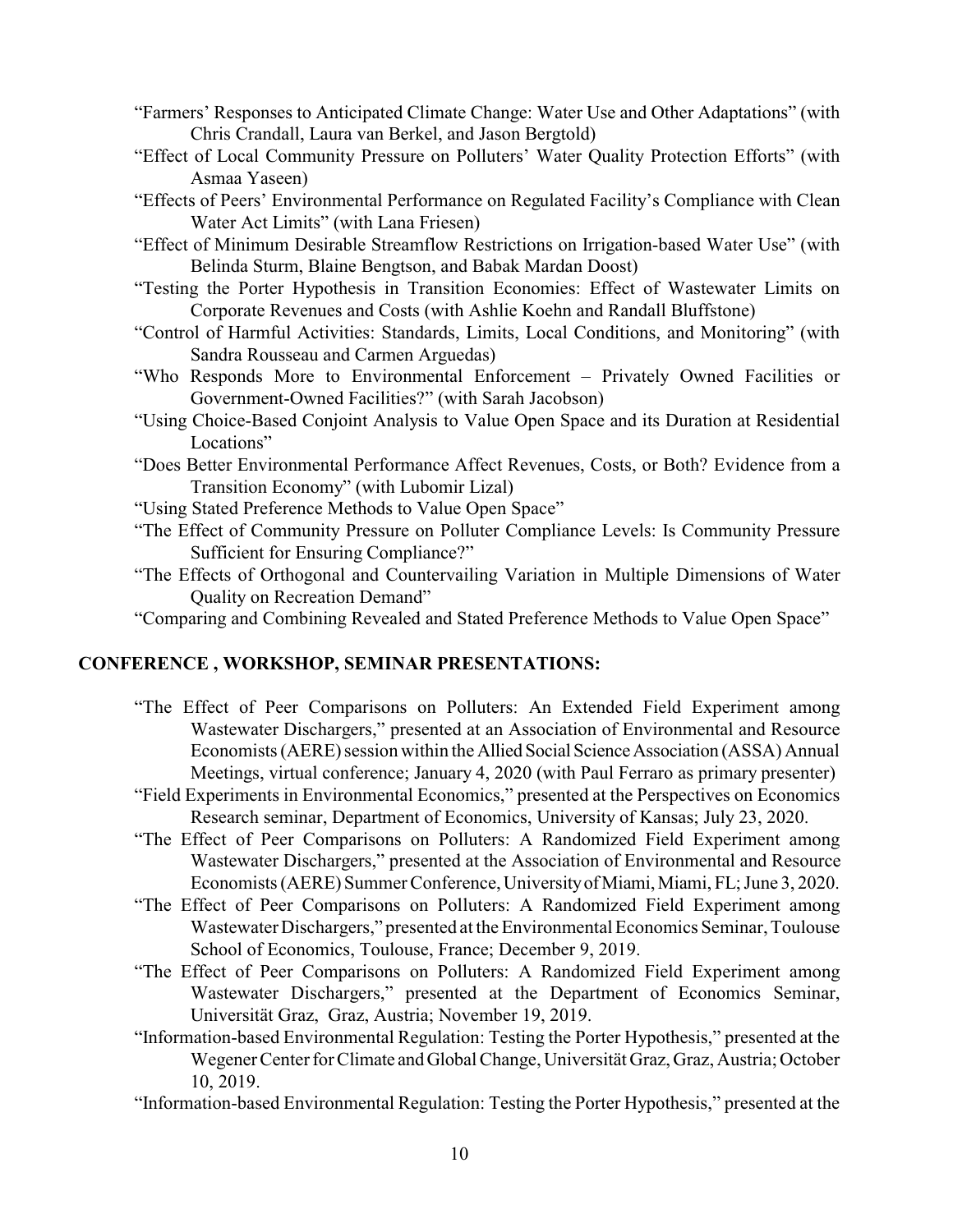Freiburg Institute for Advanced Studies (FRIAS) Humanities and Social Sciences Colloquium, Freiburg, Germany; July 22, 2019.

- "Field Experiment on General Deterrence," presented at the Australia New Zealand Workshop on Experimental Economics, Auckland, New Zealand; November 26, 2018.
- "TransboundaryPollution and Municipal Investments into Wastewater Management," presented at theWorldCongress ofEnvironmental and Resource Economists, Gothenburg, Sweden; June 29, 2018 (with Manuel Pulido-Velásquez).
- "The Effect of Regulatory Enforcement on Facility-Level Employment," presented at the World Congress of Environmental and Resource Economists, Gothenburg, Sweden; June 28, 2018.
- "RegulatoryTournaments played byEnvironmental ProtectionAgencies: Empirical Evidence for Federal and State Inspections," presented at the Centre for European Economic Research (Zentrum für Europäische Wirtschaftsforschung[ZEW]), Mannheim, Germany; June, 11, 2018.
- "RegulatoryTournaments played byEnvironmental Protection Agencies:EmpiricalEvidence for Federal and State Inspections," presented at the Monash University Environmental and Resource Economics Workshop, Melbourne, Australia; December 11, 2017 (with Lana Friesen).
- "Effect of Groundwater Restrictions on Farmers' Water Use," presented at the Heartland Workshop of Environmental and Resource Economics, Champaign, Illinois; September 30, 2017 (with Nathan Hendricks).
- "Certainty of Punishment versus Severity of Punishment: State vs. Federal Enforcement of the Clean Water Act," presented at the Society for Environmental Law and Economics Meetings, Oxford University, Oxford, England; May 26, 2017 (with Lana Friesen).
- "Analysis of Minimum Desirable Streamflow Restrictions in the Lower Republican River Basin," presented at Governor's Water Conference, Manhattan, KS; November 15, 2016 (with Blaine Bengtson, Babak Mardan Doost, and Belinda Sturm).
- "Effect of a Polluting Facility's Location relative to borders on Municipal Investments into Wastewater Management," presented at the Heartland Workshop of Environmental and Resource Economics, Champaign, Illinois; November 13, 2016 (with Manuel Pulido Velasquez).
- "Do Regulated Entities Update their Enforcement Perceptions During Regulatory Leadership Transitions," presented at the Heartland Workshop of Environmental and Resource Economics, Champaign, Illinois; November 13, 2016 (with Will Katz and Sarah Jacobson).
- "Effects of Ownership Structure in a Transition Context on Environmental Behavior and Performance," presented at the Heartland Workshop of Environmental and Resource Economics, Champaign, Illinois; November 13, 2016 (with Liu Yuelin and Randall Bluffstone).
- "Effects of Local Community Pressure on Corporate Environmental Management," presented at the Heartland Workshop of Environmental and Resource Economics, Champaign, Illinois; November 13, 2016 (with Asmaa Yaseen).
- "Peer Comparison of Environmental Management," presented at the Australia New Zealand Workshop on Experimental Economics, Brisbane, Australia; September 30, 2016.
- "Certainty of Punishment versus Severity of Punishment: State vs. Federal Enforcement of the Clean Water Act," presented at the Monash University Environmental and Resource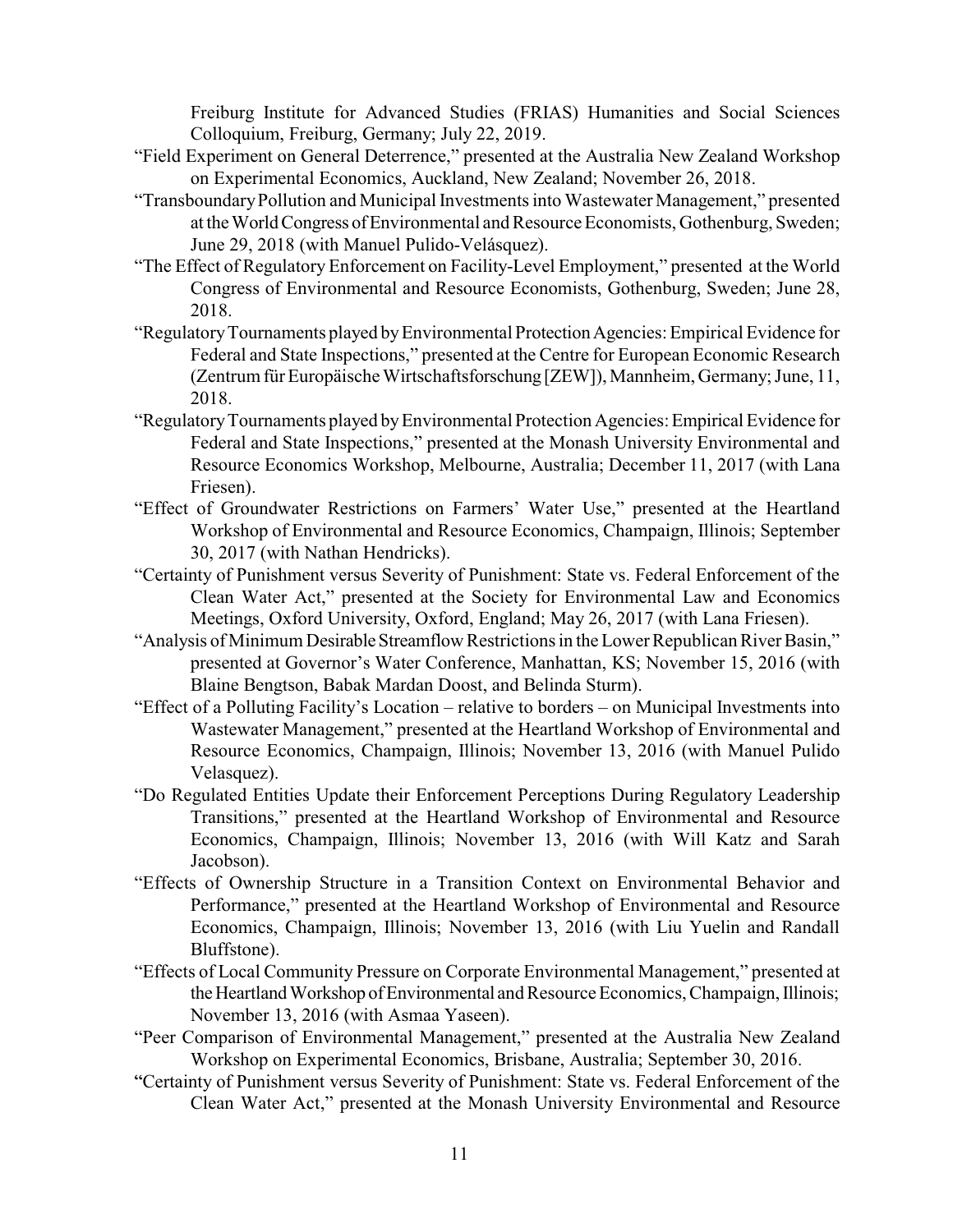Economics Workshop, Melbourne, Australia; November 13, 2015.

- "Corporate Sustainability in the Food Sector," presented at the KU Red Hot Research seminar in Lawrence, KS; October 23, 2015.
- "Who Responds More to Environmental Enforcement Privately Owned Facilities or Government-Owned Facilities?" presented at the Heartland Workshop of Environmental and Resource Economics, Champaign, Illinois; October 18, 2015.
- "Certainty of Punishment versus Severity of Punishment: Deterrence and the Crowding Out of Intrinsic Motivation," presented at the Alliance for Research on Corporate Sustainability (ARCS) Conference in Chicago, IL; May 14, 2015.
- "Social Impact of Water Scarcity," presented at Washburn University Mulvane Art Museum's "Drift and Drag: Reflections on Water" symposium in Topeka, KS; February 20, 2015.
- "The Effect of Water Rights on Irrigation based Water Use in Kansas," presented at the Governor's Conference on the Future of Water in Kansas, Manhattan, KS; November 13, 2014.
- "Do Water Rights Help to Control the Depletion of the High Plains Aquifer?" presented at the Heartland Workshop of Environmental and Resource Economics, Champaign, IL; November 2, 2014.
- "The Role of Water Rights at Conserving the High Plains Aquifer," presented at the *Kansas Water: Research and Communication — From Data to News* workshop, University of Kansas, Lawrence, KS; September 26, 2014.
- "Effects of Minimum Desirable Streamflow Restrictions on Water Use," presented at the *Kansas Water: Research and Communication — From Data to News* workshop, University of Kansas, Lawrence, KS; September 26, 2014.
- "Certainty of Punishment versus Severity of Punishment: Deterrence and the Crowding Out of Intrinsic Motivation," presented at the University of Colorado Workshop on Environmental and Resource Economics in Vail, CO; September 13, 2014.
- "Coercive vs. Cooperative Enforcement: Effect of Enforcement Approach on Environmental Performance," presented at the World Congress of Environmental and Resource Economists in Istanbul, Turkey; July 1, 2014.
- "Corporate Environmental Strategies in Transition Economies," presented at the Alliance for Research on Corporate Sustainability (ARCS) Conference in Ithaca, NY; May 9, 2014.
- "Certainty of Punishment vs Severity of Punishment: Deterrence and Wastewater Discharges," presented at the Heartland Workshop of Environmental and Resource Economics, Champaign, Illinois; November 3, 2013.
- "Coercive vs. Cooperative Enforcement: Effect of the Regulator-Regulated Entity Relationship on Environmental Management," presented at the U.S. Societyfor Ecological Economics Conference, Burlington, VT; June 12, 2013.
- "Certainty of Punishment vs Severity of Punishment: Deterrence and Wastewater Discharges," presented at the Association of Environmental and Resource Economists (AERE) Summer Conference, Banff, Alberta, Canada; June 7, 2013.
- "Coercive vs. Cooperative Enforcement: Effect of the Regulator-Regulated Entity Relationship on Environmental Management," presented at the American Law and Economics Annual Meetings, Nashville, TN; May 18, 2013.
- "The Influence of Financial Status on Environmental Performance: The Role of Enforcement," presented at the Ruprecht-Karls-Universität Heidelberg (University of Heidelberg), Economics Department Workshop, Heidelberg, Germany; November 12, 2012.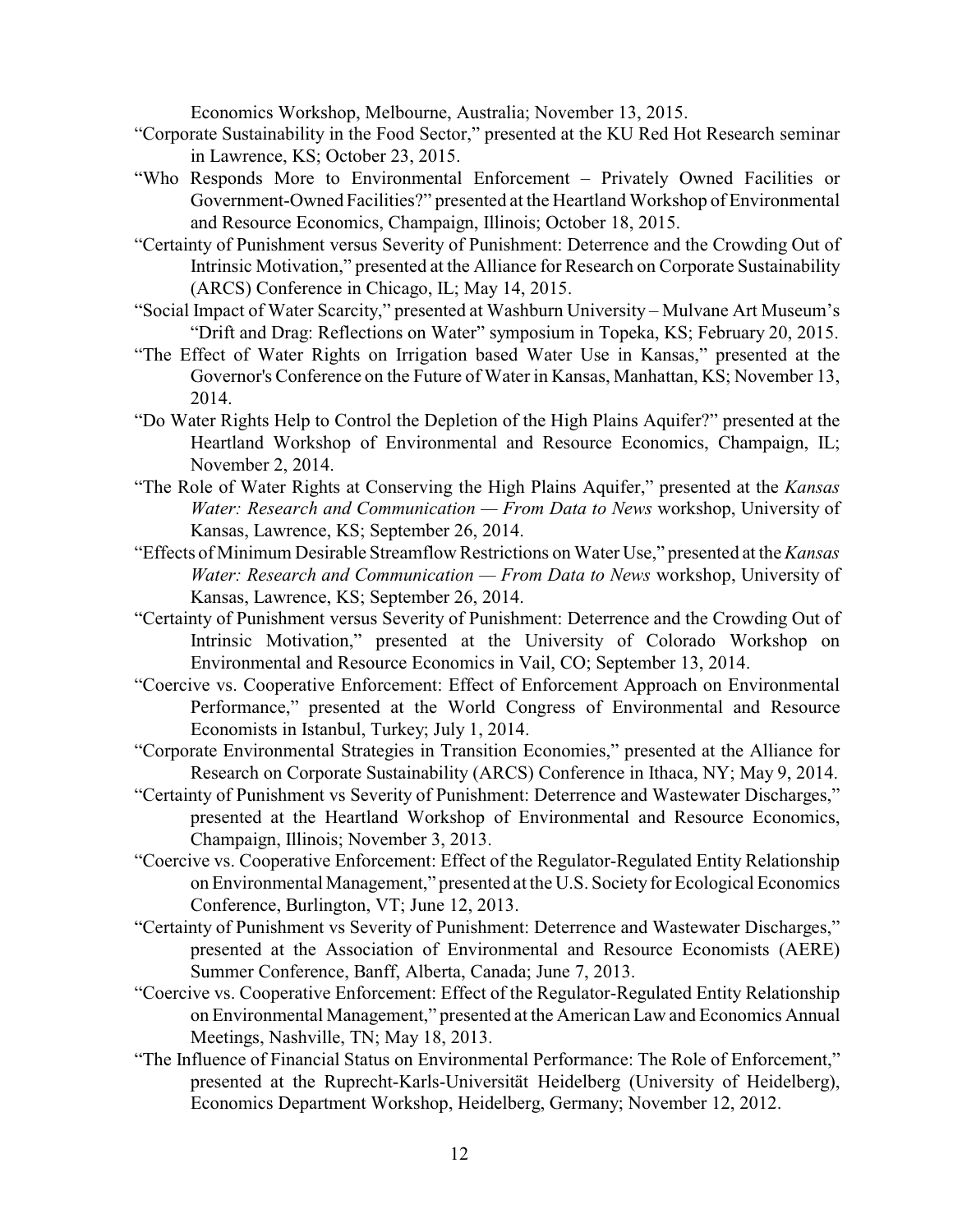- "Sanctioning of Environmental Violations," presented at the Departamento de Análisis Económico, Universidad Autónoma de Madrid, Madrid, Spain; September, 12, 2012.
- "Industry-led Efforts to Promote Voluntary Pollution Control: The Effect of the Chemical Manufacturing Industry's Responsible Care Program on Environmental Compliance," presented at the VoluntaryPollution Control Workshop, in Columbus, OH; May21, 2012.
- "Industry-led Efforts to Promote Voluntary Pollution Control: The Effect of the Chemical Manufacturing Industry's Responsible Care Program on Environmental Compliance," presented at the Alliance for Research on Corporate Sustainability (ARCS) Conference, in New Haven, CT, May 18, 2012.
- "Corporate Environmental Strategies in Developing and Transition Economies" presented at the Heartland Workshop of Environmental and Resource Economics, University of Illinois; October 24, 2011.
- "Effect of Effluent Limits on Wastewater Discharges," presented at the Association of Environmental and Resource Economists (AERE) Summer Conference, Seattle, Washington, June 10, 2011.
- "Financial Effects of Environmental Regulation: Actual ProfitabilityOutcomes versus Investor's Profitability Expectations," presented at the Alliance for Research on Corporate Sustainability (ARCS) Conference, in Philadelphia, PA, May 10, 2011.
- "Financial Effects of Environmental Regulation: Actual ProfitabilityOutcomes versus Investor's Profitability Expectations," presented at the Association of Environmental and Resource Economists (AERE) Meetings in Denver, CO, January 9, 2011.
- "Effluent Limits and Monitoring: Do Regulators Inspect Polluters Facing Tighter Limits Less Frequently in Response to Noncompliance?" presented at the Center for Economic Research and Graduate Education - Economic Institute (CERGE-EI), Prague, Czech Republic; May 17, 2010.
- "Effluent Limits and Monitoring: Do Regulators Inspect Polluters Facing Tighter Limits Less Frequently in Response to Noncompliance?" presented at the World Congress of Environmental and Resource Economists, Montreal, Canada; July 2, 2010.
- "Effluent Limits and Monitoring: Do Regulators Inspect Polluters Facing Tighter Limits Less Frequently in Response to Noncompliance?" presented at the Environmental Protection Agency,National Center for Environmental Economics, Washington, DC; Sept. 15, 2010.
- "Effluent Limits and Monitoring: Do Regulators Inspect Polluters Facing Tighter Limits Less Frequently in Response to Noncompliance?" presented at the Heartland Workshop of Environmental and Resource Economics, University of Illinois; October 18, 2010.
- "Effect of Voluntary Environmental Management Systems on Environmental Performance," presented at the Association of Environmental and Resource Economists (AERE) Meetings in San Francisco, CA, January 4, 2009.
- "Effect of EPA Sector Policy on Facility-Level Environmental Performance: ''Significant'' Status and 'Priority' Status," presented at the University of Colorado Workshop on Environmental and Resource Economics in Vail, CO, September 19, 2008.
- "Effect of EPA Sector Policy on Facility-Level Environmental Performance: ''Significant'' Status and 'Priority' Status," presented at the National Bureau of Economic Research (NBER) Summer Institute –– Environmental and Energy Economics Workshop in Cambridge, MA, July 21, 2008.
- "The Effect of Environmental Regulation on Firm Financial Performance: Short-Run versus Long-Run Implications," presented at the Occasional California Workshop on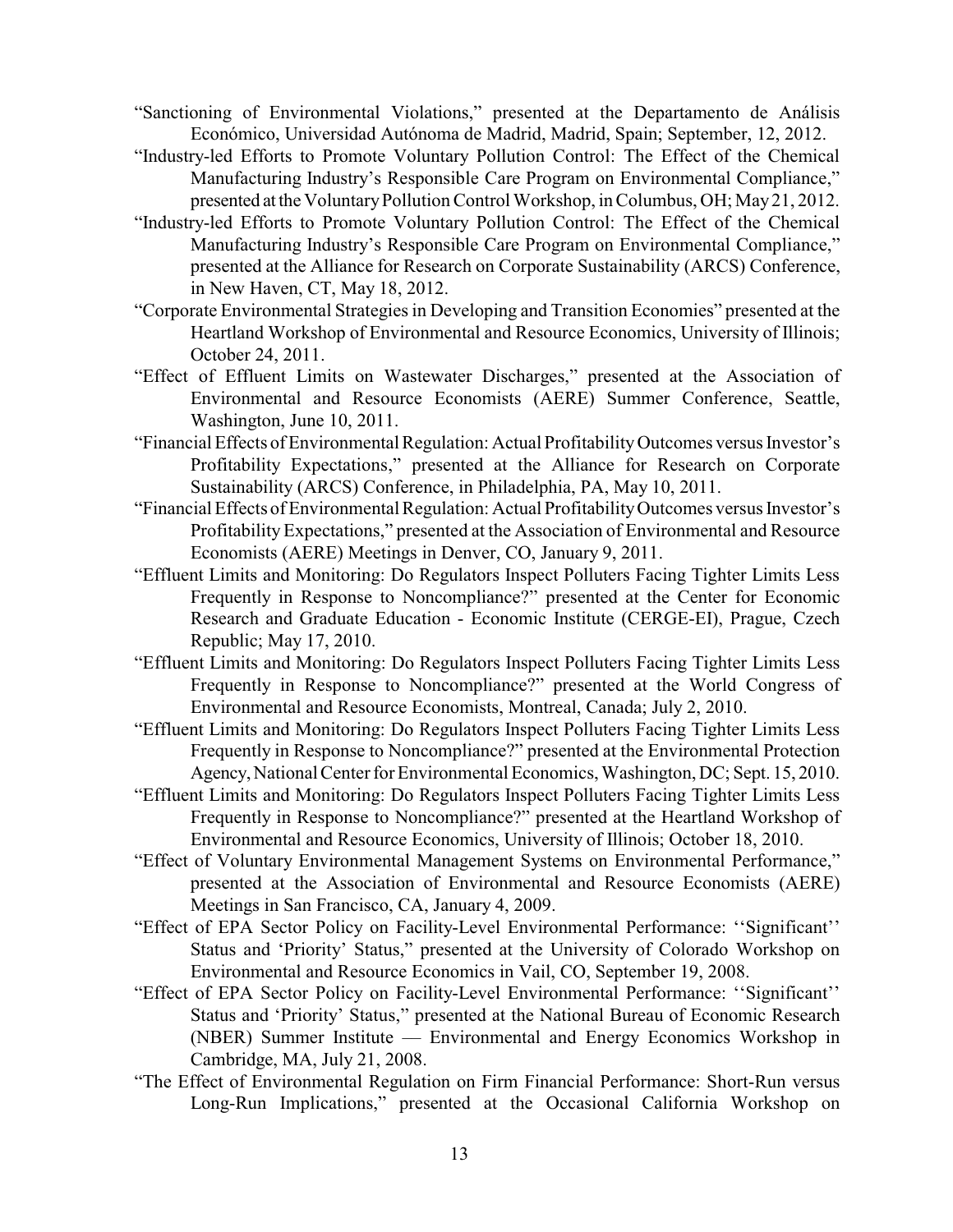Environmental and Resource Economics in Santa Barbara, CA, sponsored by the University of California at Santa Barbara, March 22, 2008.

- "The Effect of Environmental Regulation on Firm Financial Performance: Short-Run versus Long-Run Implications," presented at the Association of Environmental and Resource Economists (AERE) Meetings in New Orleans, LA, January 4, 2008.
- "The Effect of Environmental Regulation on Firm Financial Performance: Short-Run versus Long-Run Implications," presented at the Heartland Environmental and Resource Economics Workshop in Ames, IA, September 17, 2007.
- "The Effects of Financial Status on Corporate Environmental Performance: Liquidity, Solvency, and 'Bottomline Success'," presented at the Colorado State University Agricultural and Resource Economics departmental seminar, March 23, 2007.
- "The Effects of Financial Status on Corporate Environmental Performance: Liquidity, Solvency, and 'Bottomline Success'," presented at the Universityof Colorado – Boulder Economics departmental seminar, March 22, 2007.
- "People's Responses to Variation in Environmental Quality: An Economist's Perspective," presented at the *Population and Environment: Interdisciplinary Perspectives*, Global Research on Water-Based Economies (GRoWE) Symposium IV, hosted by Kansas Population Center, Kansas State University, November 10, 2006.
- "Effect of Voluntary Environmental Management Systems on Environmental Performance," presented at the University of Colorado Workshop on Environmental and Resource Economics in Vail, CO, September 22, 2006.
- "Do Entrepreneurs Adopt Better Environmental Management Practices?" presented at the Heartland Environmental and Resource Economics Workshop in Ames, IA, September 18, 2006.
- "Factors Shaping Corporate Environmental Performance: Regulatory Pressure, Financial Status, and Facility Characteristics," presented at the Association of Environmental and Resource Economists (AERE) Meetings in Boston, MA, January 7, 2006.
- "Factors Shaping Corporate Environmental Performance: Regulatory Pressure and Financial Status" presented at the National Bureau of Economic Research (NBER) Public Economics – Environmental Economics Summer Workshop, July 28, 2005.
- "Factors Shaping Corporate Environmental Performance: Regulatory Pressure and Facility and Firm Characteristics" presented at the Heartland Environmental and Resource Economics Workshop in Ames, IA, September 20, 2004.
- "Factors Shaping Corporate Environmental Performance: Regulatory Pressure and Facility and Firm Characteristics" presented at the Camp Resources Workshop in Wilmington, NC, August 17, 2004.
- "Effects of Interventions on Corporate Environmental Performance: Does the Source Matter?" presented at the Environmental Protection Agency (EPA) Workshop on Corporate Environmental Performance in Washington, DC, April 26, 2004.
- "Effects of Ownership and Financial Status on Corporate Environmental Performance" presented at the Heartland Environmental and Resource Economics Workshop in Ames, IA, September 21, 2003.
- "Effects of Ownership and Financial Status on Corporate Environmental Performance" presented at the National Bureau of Economic Research (NBER) Summer Institute — Workshop on Public Policy and Environment, Boston, MA, July 28, 2003.
- "The Effects of Orthogonal and Countervailing Variation in Multiple Dimensions of Water Quality on Recreation Demand" presented at the Heartland Environmental and Resource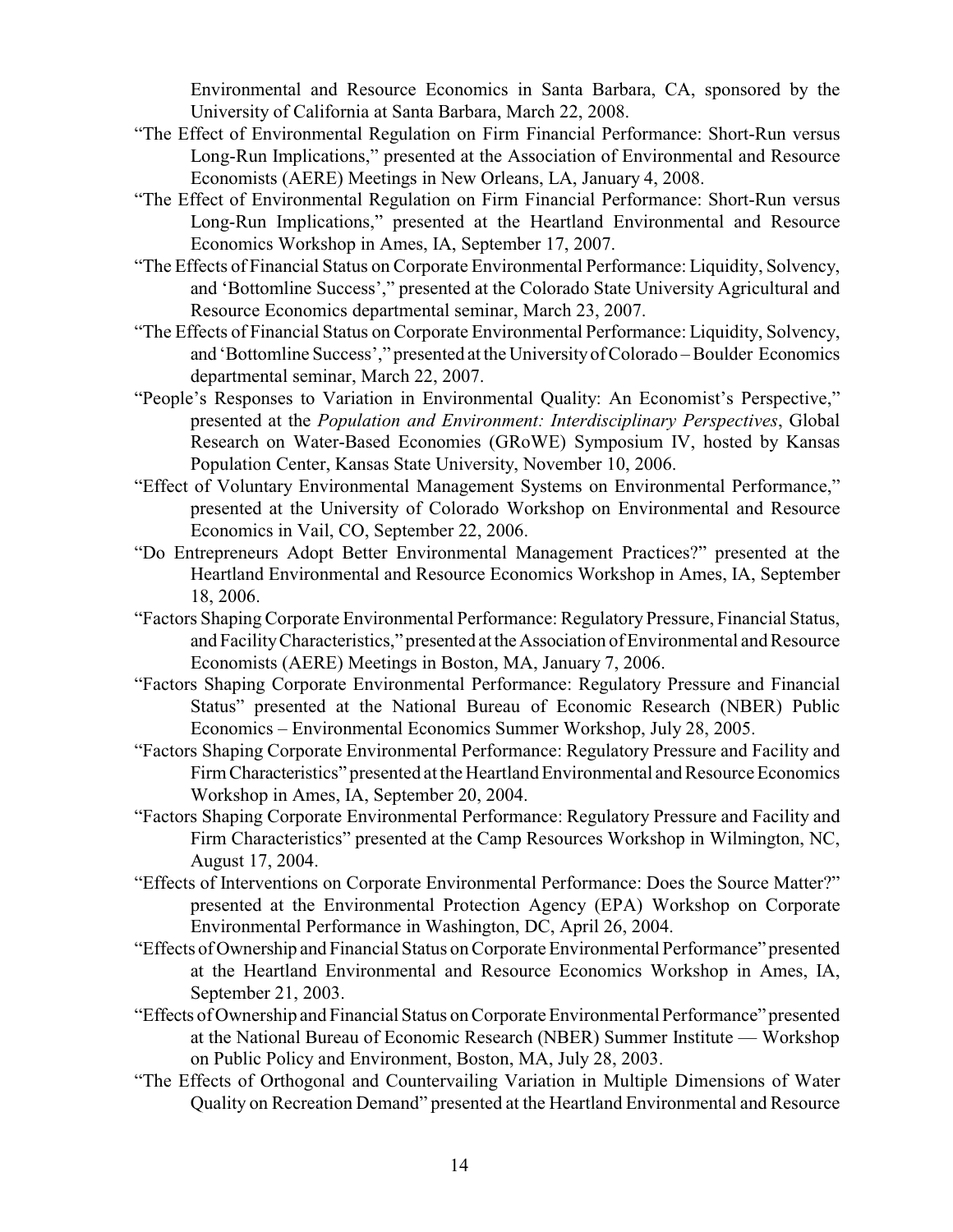Economics Workshop in Ames, IA, September 23, 2002.

- "Effects of Permitted Effluent Limits on Compliance Levels" presented at the National Bureau of Economic Research (NBER) Summer Institute — Workshop on Public Policy and Environment, Boston, MA, July 29, 2002.
- "Comparing and Combining Revealed and Stated Preference Methods to Value Open Space and its Duration at Residential Locations" presented at the Association of Environmental and Resource Economists (AERE) Meetings in Atlanta, GA, January 5, 2002.
- "The Effect of Community Pressure on Polluter Compliance Levels: Is Community Pressure Sufficient for Ensuring Compliance?" presented at the Heartland Environmental and Resource Economics Workshop in Ames, IA, September 24, 2001.
- "Compliance with Water Pollution Limits: Is Enforcement Necessary or Sufficient?" presented at the National Bureau of Economic Research (NBER) Summer Institute — Workshop on Public Policy and Environment, Boston, MA, July 30, 2001.
- "Effects of Ownership on Environmentally-Related Corporate Performance in the Czech Republic," presented at the Association for Comparative Economic Studies (ACES) Meetings in New Orleans, LA, January 7, 2001.
- "The Value of Time: Combining Revealed and Stated Preference Data to Estimate Recreation Demand," presented at the Association of Environmental and Resource Economists (AERE) Meetings in New Orleans, LA, January 5, 2001.
- "Combining Revealed and Stated Preference Data to Estimate Recreational Benefits," presented at the Heartland Environmental and Resource Economics Workshop in Ames, IA, September 17, 2000.
- "Environmental Performance and the Effectiveness of Government Intervention," presented at the National Bureau of Economic Research (NBER) Summer Institute — Workshop on Public Policy and Environment, Boston, MA, August 7, 2000.
- "Effects of Ownership on Corporate Financial and Environmental Performance and Links between the Performance Types," presented at the Centre for Economic Policy Research (CEPR) and William Davidson Institute International Conference on Transition Economics in Moscow, July 3, 2000.
- "Effects of Ownership on Corporate Financial and Environmental Performance and Links between the Performance Types," presented at the Association of Law and Economics (ALEA) Meetings in New York, NY, May 6, 2000.
- "Effects of Ownership on Corporate Financial and Environmental Performance and Links between the Performance Types," presented at the Association of Environmental and Resource Economists (AERE) Meetings in Boston, MA, January 9, 2000.
- "Effects of Ownership on Corporate Financial and Environmental Performance and Links between the Performance Types," presented at the Association for Comparative Economic Studies (ACES) Meetings in Boston, MA, January 9, 2000.
- "Valuation of Time Costs: Linking Revealed and Stated Preferences to Estimate Recreational Benefits," presented at the Heartland Environmental and Resource Economics Workshop in Ames, IA, September 19, 1999.
- "The Value of Time: Combining Revealed and Stated Preference Data to Estimate Recreation Demand," presented at the National Bureau of Economic Research (NBER) Summer Institute — Workshop on Public Policy and Environment, Boston, MA, August 2, 1999.
- "Liability for Past Environmental Contamination and Privatization," presented at the Association of Law and Economics (ALEA) Meetings in New Haven, CT, May 7, 1999.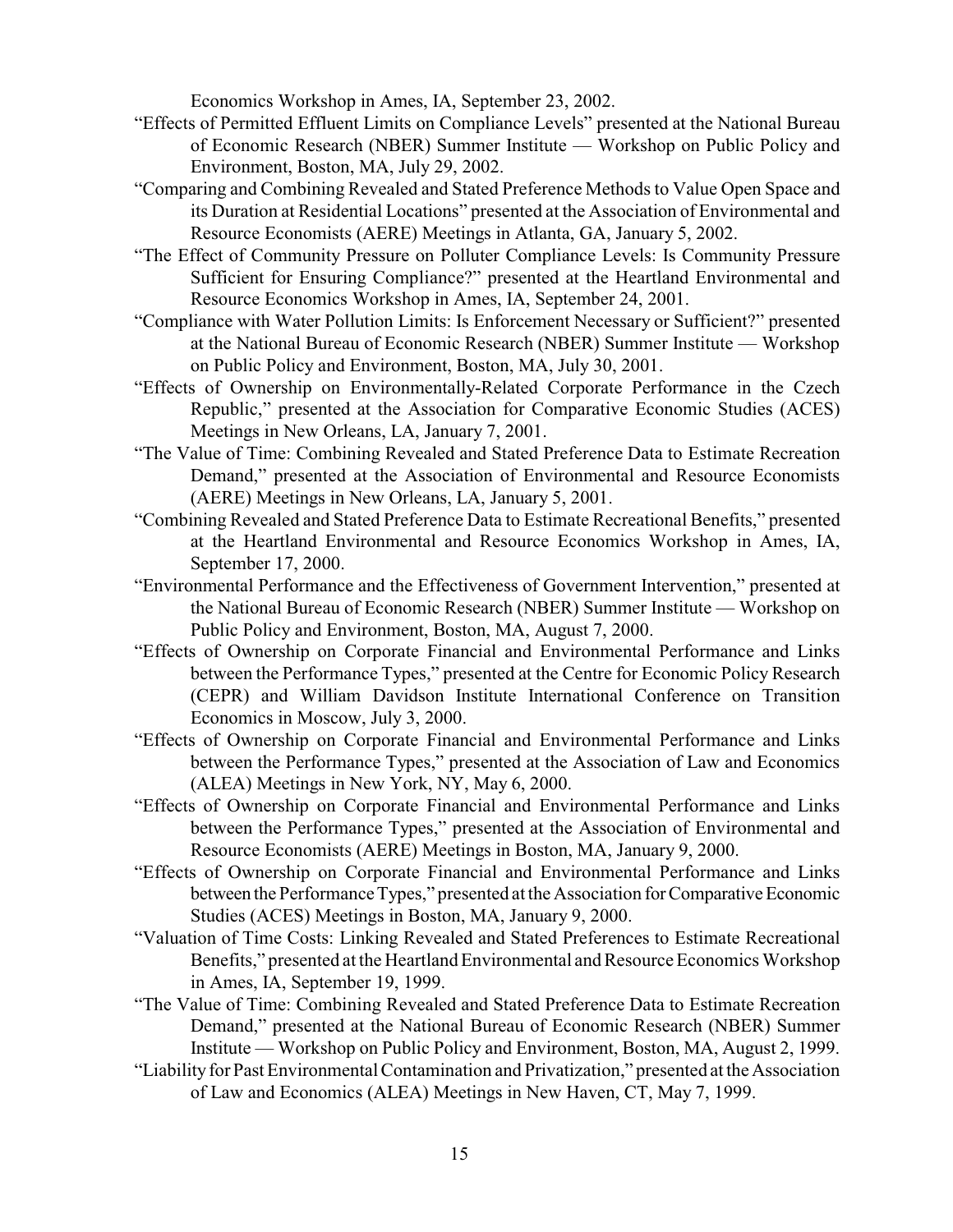- "Liability for Past Environmental Contamination and Privatization," presented at the Association for Comparative Economic Studies (ACES) Meetings in New York, NY, January4, 1999.
- "Combining Revealed and Stated Preference Methods to Value the Presence and Quality of Environmental Amenities," presented at the National Bureau of Economic Research (NBER) Summer Institute — Workshop on Public Policy and the Environment, Boston, MA, August 1, 1998.
- "Environmental Crime and Punishment in the Czech Republic: Penalties Against Firms and Employees," presented at the American Law and Economics Association (ALEA) Meetings in Berkeley, CA, May 8, 1998.
- "EnvironmentalCrime and Punishment in the Czech Republic: Penalties Against Enterprises and Employees," presented at the Association for Comparative Economic Studies (ACES) Meetings in Chicago, IL, January 4, 1998.
- "Public Involvement in and Political Influence on Government Environmental Protection Efforts in Centrally Planned and Transitional Economies," presented at the Association for Comparative Economic Studies Meetings, Paper Competition Panel, in New Orleans, LA, January 6, 1997.
- "Environmental 'Civil Litigation' in the Czech Republic," presented at the Southern Economic Association Meetings in Washington, DC, November 24, 1996.
- "Teaching About the Russian and East European Economies," presented as part of a roundtable panel at the American Association for the Advancement of Slavic Studies (AAASS) National Convention in Boston, MA, November 14, 1996.
- "Coordination of Public and Private Enforcement: Water Quality Protection in the Czech Republic" presented at the Ninth Maastricht Workshop in Law and Economics at the University of Limburg in Maastricht, Netherlands, April 4, 1996.
- "Environmental Crime and Punishment in Centrally Planned and Transition Economies: Corporate and Employee Fines" presented at the Association for Comparative Economic Studies (ACES) Meetings in San Francisco, CA, January 7, 1996. (Session Chairperson)
- "Environmental Enforcement in a Centrally Planned and Transitional Market Economy" presented at the Association of Environmental and Resource Economists (AERE) Meetings in Washington, DC, January 8, 1995. (Session Chairperson)

# **OTHER RESEARCH EXPERIENCE:**

**Wisconsin Department of Natural Resources**, Bureau of Research, Madison, WI Research on firms' efforts to prevent pollution. April 1994 – October 1994 **Institute for Research on Poverty**, University of Wisconsin - Madison, Madison, WI Research on the effect of taxes on poverty duration; with Andrew Reschovsky. September 1990 – September 1991 **Resourcesfor the Future**, Qualityof the Environment Division, Washington, DC. Summer 1989 **Board of Governors of the Federal Reserve System**, Washington, DC

Division of Research and Statistics, Capital Markets Section Research on interactions between stock, bond, and derivative markets; with Pat White, Patrick Parkinson, Mark Warshawsky, Patrick Lawler. August 1987 – May 1989

[continued on next page]